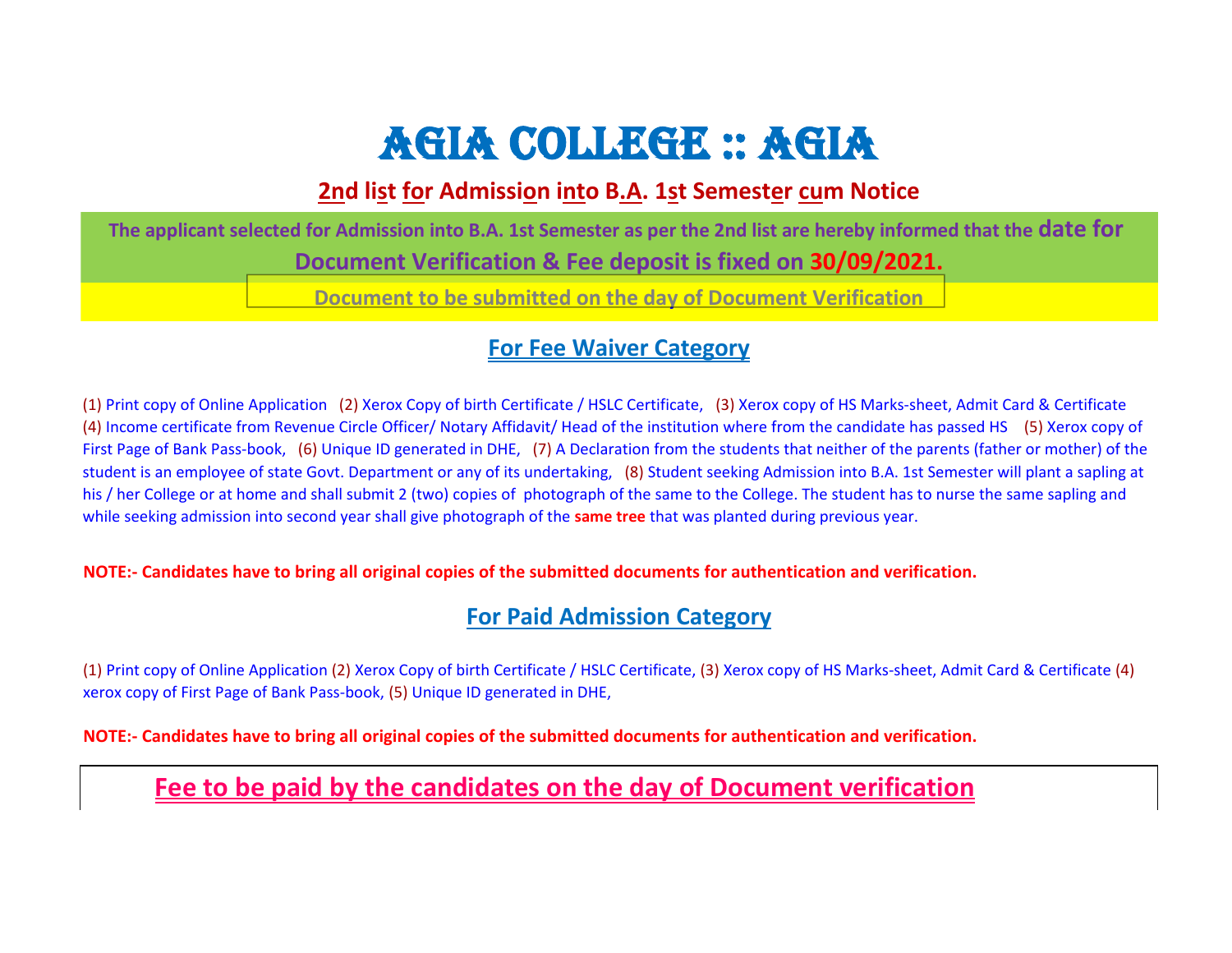**(1) For Fee waiver Category : Honours Course = Rs. 650.00 (2) For Fee waiver Category : Regular Course = Rs. 650.00 (3) For Paid Admission Category : Honours Course = Rs. 4940.00 (4) For Paid Admission Category: Regular Course = Rs. 4720.00**

#### **2ND LIST OF CANDIDATES SELECTED FOR ADMISSION INTO B.A. 1ST SEMESTER (Arts) IN REGULAR COURSE**

|                         | <b>Syste</b> |                                      |                       |                                |                             |                                    | <b>Subject Combination allowed for Admission</b>                           |                                 |  |  |
|-------------------------|--------------|--------------------------------------|-----------------------|--------------------------------|-----------------------------|------------------------------------|----------------------------------------------------------------------------|---------------------------------|--|--|
| SI.<br>No No            | m SI.        | Name of the<br>candidate             |                       | <b>Contact No Fathers Name</b> | <b>Regular Core</b><br>(RC) | <b>Regular Core</b><br>(RC)        | <b>AECC (Ability</b><br><b>Enhancement</b><br><b>Compulsory</b><br>Course) | <b>Compulsor</b><br>y Core (CC) |  |  |
|                         |              | <b>MONISHA RABHA</b>                 |                       |                                |                             | <b>POLITICAL</b>                   | <b>ASSAMESE</b>                                                            |                                 |  |  |
| $\mathbf{1}$            | 277          |                                      |                       | 8876013051 BIMAL RABHA         | <b>EDUCATION</b>            | <b>SCIENCE</b>                     | <b>COMMUNICATIVE</b>                                                       | <b>ENGLISH</b>                  |  |  |
| $\overline{2}$          | 278          | <b>UJJAL RABHA</b>                   | 7002827274 RABHA      | <b>KHARGESWAR</b>              | <b>ASSAMESE</b>             | <b>POLITICAL</b><br><b>SCIENCE</b> | <b>ASSAMESE</b><br><b>COMMUNICATIVE</b>                                    | <b>ENGLISH</b>                  |  |  |
|                         |              |                                      |                       |                                |                             |                                    |                                                                            |                                 |  |  |
| $\overline{\mathbf{3}}$ | 279          | <b>PRONOY KOCH</b>                   | 9394109518 KOCH       | <b>KABIN CHANDA</b>            | <b>EDUCATION</b>            | <b>ASSAMESE</b>                    | <b>ASSAMESE</b><br><b>COMMUNICATIVE</b>                                    | <b>ENGLISH</b>                  |  |  |
| 4                       | 280          | <b>SANMISTHA DAS</b>                 | 8822067702 NIKHIL DAS |                                | <b>EDUCATION</b>            | <b>HISTORY</b>                     | <b>ASSAMESE</b><br><b>COMMUNICATIVE</b>                                    | <b>ENGLISH</b>                  |  |  |
| 5                       | 282          | <b>JONALI SANGMA</b>                 |                       | <b>9864853667 NARESH MARAK</b> | <b>EDUCATION</b>            | <b>POLITICAL</b><br><b>SCIENCE</b> | <b>ENGLISH</b><br><b>COMMUNICATIVE</b>                                     | <b>ENGLISH</b>                  |  |  |
| 6                       | 283          | <b>SWARPANJYOT I</b><br><b>RABHA</b> |                       | 6003856227 PRAMCHI RABHA       | <b>ASSAMESE</b>             | <b>EDUCATION</b>                   | <b>ASSAMESE</b><br><b>COMMUNICATIVE</b>                                    | <b>ENGLISH</b>                  |  |  |
| $\overline{7}$          | 284          | <b>BALCHIRING R</b><br><b>MARAK</b>  | 7099740711            | <b>RONJITH R MARAK</b>         | <b>HISTORY</b>              | <b>POLITICAL</b><br><b>SCIENCE</b> | <b>ENGLISH</b><br><b>COMMUNICATIVE</b>                                     | <b>ENGLISH</b>                  |  |  |
| 8                       | 285          | <b>JINGKU MARAK</b>                  | 6900390043            | <b>NICROSS SANGMA</b>          | <b>EDUCATION</b>            | <b>HISTORY</b>                     | <b>ENGLISH</b><br><b>COMMUNICATIVE</b>                                     | <b>ENGLISH</b>                  |  |  |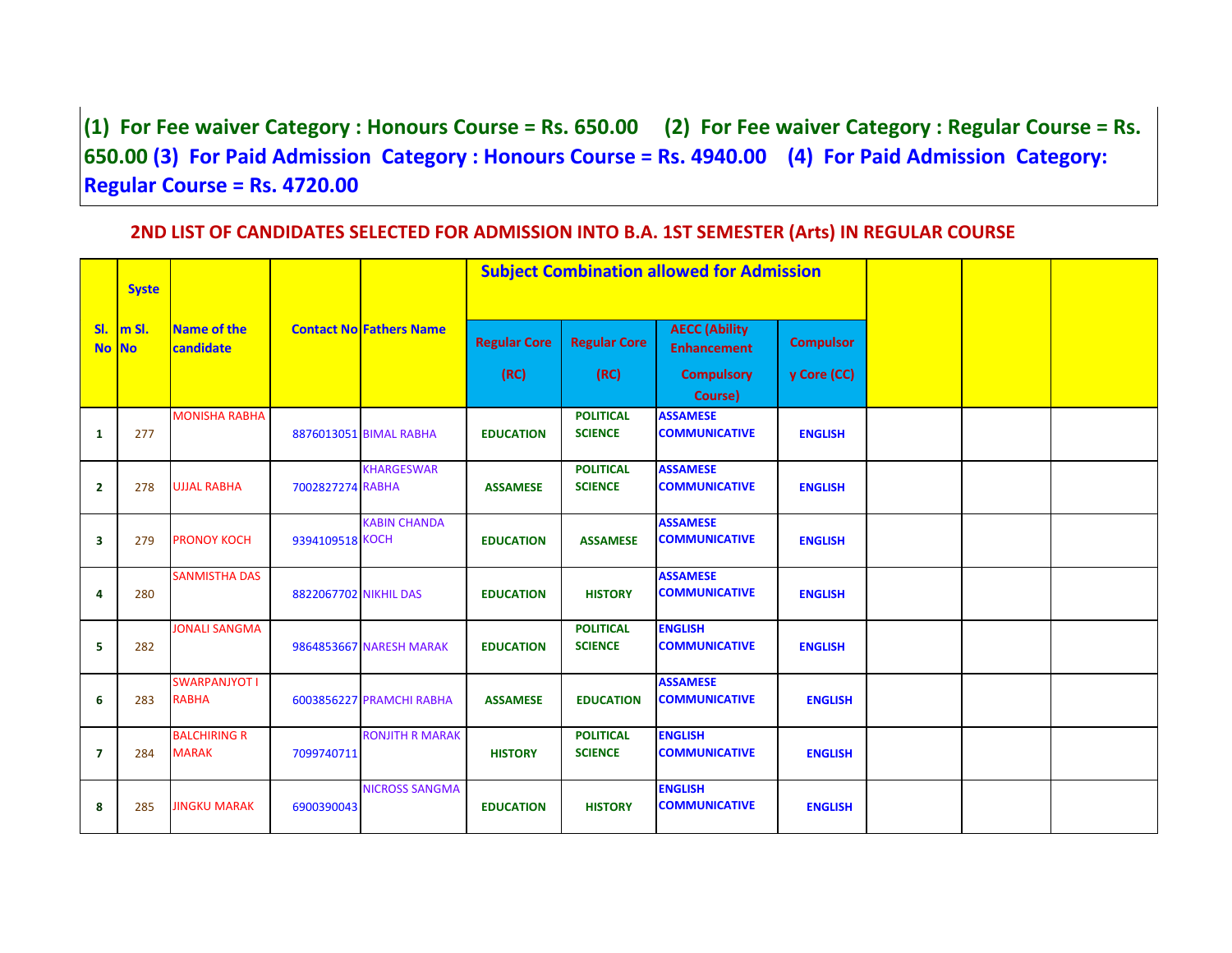| 9  | 286 | <b>GREMALIN B</b><br><b>SANGMA</b> |                      | 9864647608 SHADIN R MARAK | <b>POLITICAL</b><br><b>SCIENCE</b> | <b>ASSAMESE</b>                    | <b>ASSAMESE</b><br><b>COMMUNICATIVE</b> | <b>ENGLISH</b> |  |  |
|----|-----|------------------------------------|----------------------|---------------------------|------------------------------------|------------------------------------|-----------------------------------------|----------------|--|--|
| 10 | 287 | <b>ANUPJYOTI</b><br><b>RABHA</b>   | 6003137029 RABHA     | <b>HEMBARUA</b>           | <b>POLITICAL</b><br><b>SCIENCE</b> | <b>ASSAMESE</b>                    | <b>ASSAMESE</b><br><b>COMMUNICATIVE</b> | <b>ENGLISH</b> |  |  |
| 11 | 288 | <b>NITUMONI</b><br><b>RABHA</b>    | 8473013597           | <b>BALENDRA RABHA</b>     | <b>POLITICAL</b><br><b>SCIENCE</b> | <b>ASSAMESE</b>                    | <b>ENGLISH</b><br><b>COMMUNICATIVE</b>  | <b>ENGLISH</b> |  |  |
| 12 | 289 | <b>RAJANTI RABHA</b>               | 7638031521           | <b>KHANIRAM RABHA</b>     | <b>EDUCATION</b>                   | <b>POLITICAL</b><br><b>SCIENCE</b> | <b>POLITICAL SCIENCE</b>                | <b>ENGLISH</b> |  |  |
| 13 | 290 | <b>SWAPNA RABHA</b>                |                      | 9678188640 PRABHAT RABHA  | <b>EDUCATION</b>                   | <b>POLITICAL</b><br><b>SCIENCE</b> | <b>ASSAMESE</b><br><b>COMMUNICATIVE</b> | <b>ENGLISH</b> |  |  |
| 14 | 291 | <b>NEHA RABHA</b>                  |                      | 8473932752 DIPEN RABHA    | <b>EDUCATION</b>                   | <b>ASSAMESE</b>                    | <b>ASSAMESE</b><br><b>COMMUNICATIVE</b> | <b>ENGLISH</b> |  |  |
| 15 | 292 | <b>SRIMA RABHA</b>                 |                      | 6900786927 PROFULLA RABHA | <b>POLITICAL</b><br><b>SCIENCE</b> | <b>EDUCATION</b>                   | <b>ASSAMESE</b><br><b>COMMUNICATIVE</b> | <b>ENGLISH</b> |  |  |
| 16 | 293 | <b>KUMARJIT RABHA</b>              | 9678378209 RABHA     | <b>HAMESWAR</b>           | <b>POLITICAL</b><br><b>SCIENCE</b> | <b>ASSAMESE</b>                    | <b>ASSAMESE</b><br><b>COMMUNICATIVE</b> | <b>ENGLISH</b> |  |  |
| 17 | 294 | <b>SANIDUL</b><br><b>PORAMANIK</b> | 6003188356 SAYED ALI |                           | <b>POLITICAL</b><br><b>SCIENCE</b> | <b>ASSAMESE</b>                    | <b>ASSAMESE</b><br><b>COMMUNICATIVE</b> | <b>ENGLISH</b> |  |  |
| 18 | 295 | <b>KALYAN DAS</b>                  | 8134099972 HAREN DAS |                           | <b>POLITICAL</b><br><b>SCIENCE</b> | <b>EDUCATION</b>                   | <b>ASSAMESE</b><br><b>COMMUNICATIVE</b> | <b>ENGLISH</b> |  |  |
| 19 | 296 | <b>BIKASH RABHA</b>                | 9395270386 RABHA     | <b>BRINDABAN</b>          | <b>EDUCATION</b>                   | <b>POLITICAL</b><br><b>SCIENCE</b> | <b>ASSAMESE</b><br><b>COMMUNICATIVE</b> | <b>ENGLISH</b> |  |  |
| 20 | 297 | <b>PRONOY KOCH</b>                 | 9864157852 KOCH      | <b>KABIN CHANDA</b>       | <b>ELECTIVE</b><br><b>ASSAMESE</b> | <b>EDUCATION</b>                   | <b>ASSAMESE</b><br><b>COMMUNICATIVE</b> | <b>ENGLISH</b> |  |  |
| 21 | 298 | <b>SILJE SANGMA</b>                |                      | 6000602357 JEDISON MOMIN  | <b>EDUCATION</b>                   | <b>HISTORY</b>                     | <b>ENGLISH</b><br><b>COMMUNICATIVE</b>  | <b>ENGLISH</b> |  |  |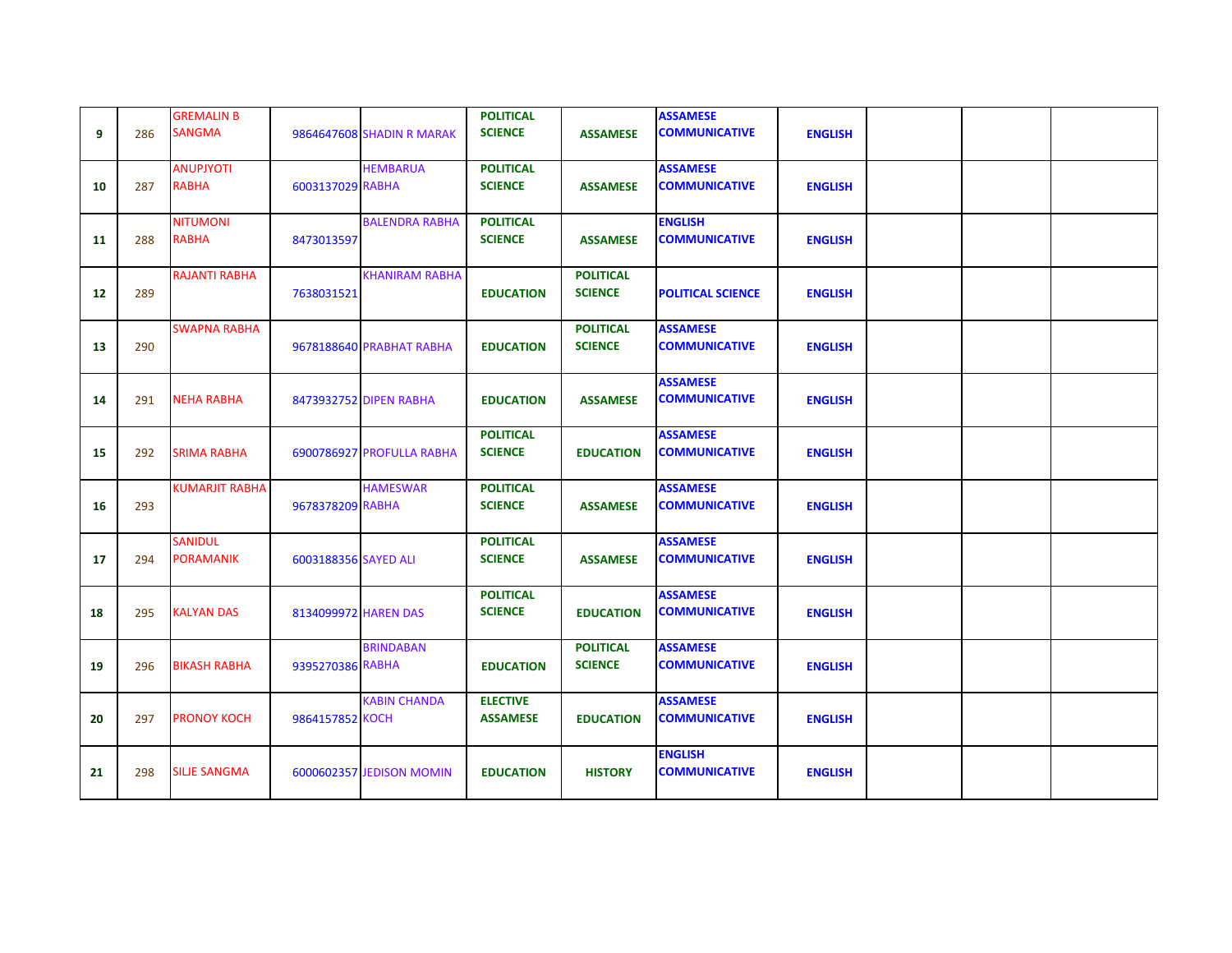| 22 | 299 | <b>DHIRAJ KALITA</b>              |                  | 7896458250 BIJEN KALITA | <b>EDUCATION</b>                   | <b>HISTORY</b>                     | <b>ASSAMESE</b><br><b>COMMUNICATIVE</b> | <b>ENGLISH</b> |  |  |
|----|-----|-----------------------------------|------------------|-------------------------|------------------------------------|------------------------------------|-----------------------------------------|----------------|--|--|
| 23 | 300 | <b>BANTI RABHA</b>                | 9954604481       | <b>SAILENDRA RABHA</b>  | <b>EDUCATION</b>                   | <b>ECONOMICS</b>                   | <b>ASSAMESE</b><br><b>COMMUNICATIVE</b> | <b>ENGLISH</b> |  |  |
| 24 | 301 | <b>SUROJIT RABHA</b>              |                  | 7896897531 SARTEN RABHA | <b>EDUCATION</b>                   | <b>POLITICAL</b><br><b>SCIENCE</b> | <b>ASSAMESE</b><br><b>COMMUNICATIVE</b> | <b>ENGLISH</b> |  |  |
| 25 | 302 | <b>NOSANTIRA</b><br><b>SANGMA</b> | 6002385553 MARAK | <b>BARBITHSON</b>       | <b>POLITICAL</b><br><b>SCIENCE</b> | <b>EDUCATION</b>                   | <b>ENGLISH</b><br><b>COMMUNICATIVE</b>  | <b>ENGLISH</b> |  |  |
| 26 | 303 | <b>ANAMIKA RABHA</b>              | 6003804936       | <b>MOHAN CH RABHA</b>   | <b>EDUCATION</b>                   | <b>ASSAMESE</b>                    | <b>ASSAMESE</b><br><b>COMMUNICATIVE</b> | <b>ENGLISH</b> |  |  |
| 27 | 304 | <b>ARPANA RAY</b>                 | 8876268762 RAY   | <b>SURJYA KUMAR</b>     | <b>EDUCATION</b>                   | <b>POLITICAL</b><br><b>SCIENCE</b> | <b>ASSAMESE</b><br><b>COMMUNICATIVE</b> | <b>ENGLISH</b> |  |  |
| 28 | 306 | <b>AMISHA RABHA</b>               | 9365109136 RABHA | <b>JOYBANGLA</b>        | <b>EDUCATION</b>                   | <b>POLITICAL</b><br><b>SCIENCE</b> | <b>ASSAMESE</b><br><b>COMMUNICATIVE</b> | <b>ENGLISH</b> |  |  |
| 29 | 307 | <b>JANKY KR NATH</b>              | 6000310636 NATH  | <b>SUBHASH CH</b>       | <b>POLITICAL</b><br><b>SCIENCE</b> | <b>ASSAMESE</b>                    | <b>ASSAMESE</b><br><b>COMMUNICATIVE</b> | <b>ENGLISH</b> |  |  |
| 30 | 309 | <b>KAPIL RABHA</b>                |                  | 8474819269 KIRAN RABHA  | <b>POLITICAL</b><br><b>SCIENCE</b> | <b>ECONOMICS</b>                   | <b>ENGLISH</b><br><b>COMMUNICATIVE</b>  | <b>ENGLISH</b> |  |  |
| 31 | 311 | <b>JOMBIT SANGMA</b>              |                  | 6001949290 GOHOL MARAK  | <b>HISTORY</b>                     | <b>POLITICAL</b><br><b>SCIENCE</b> | <b>ENGLISH</b><br><b>COMMUNICATIVE</b>  | <b>ENGLISH</b> |  |  |
| 32 | 312 | <b>MADHUSMITA</b><br><b>DEKA</b>  |                  | 8761923202 GANDHI DEKA  | <b>EDUCATION</b>                   | <b>ASSAMESE</b>                    | <b>ASSAMESE</b><br><b>COMMUNICATIVE</b> | <b>ENGLISH</b> |  |  |
| 33 | 313 | <b>CHANDRIKA RAY</b>              |                  | 6001743787 KSHIROD RAY  | <b>EDUCATION</b>                   | <b>POLITICAL</b><br><b>SCIENCE</b> | <b>ASSAMESE</b><br><b>COMMUNICATIVE</b> | <b>ENGLISH</b> |  |  |
| 34 | 314 | NANDITA RABHA                     |                  | 9957146789 TARANI RABHA | <b>EDUCATION</b>                   | <b>POLITICAL</b><br><b>SCIENCE</b> | <b>ASSAMESE</b><br><b>COMMUNICATIVE</b> | <b>ENGLISH</b> |  |  |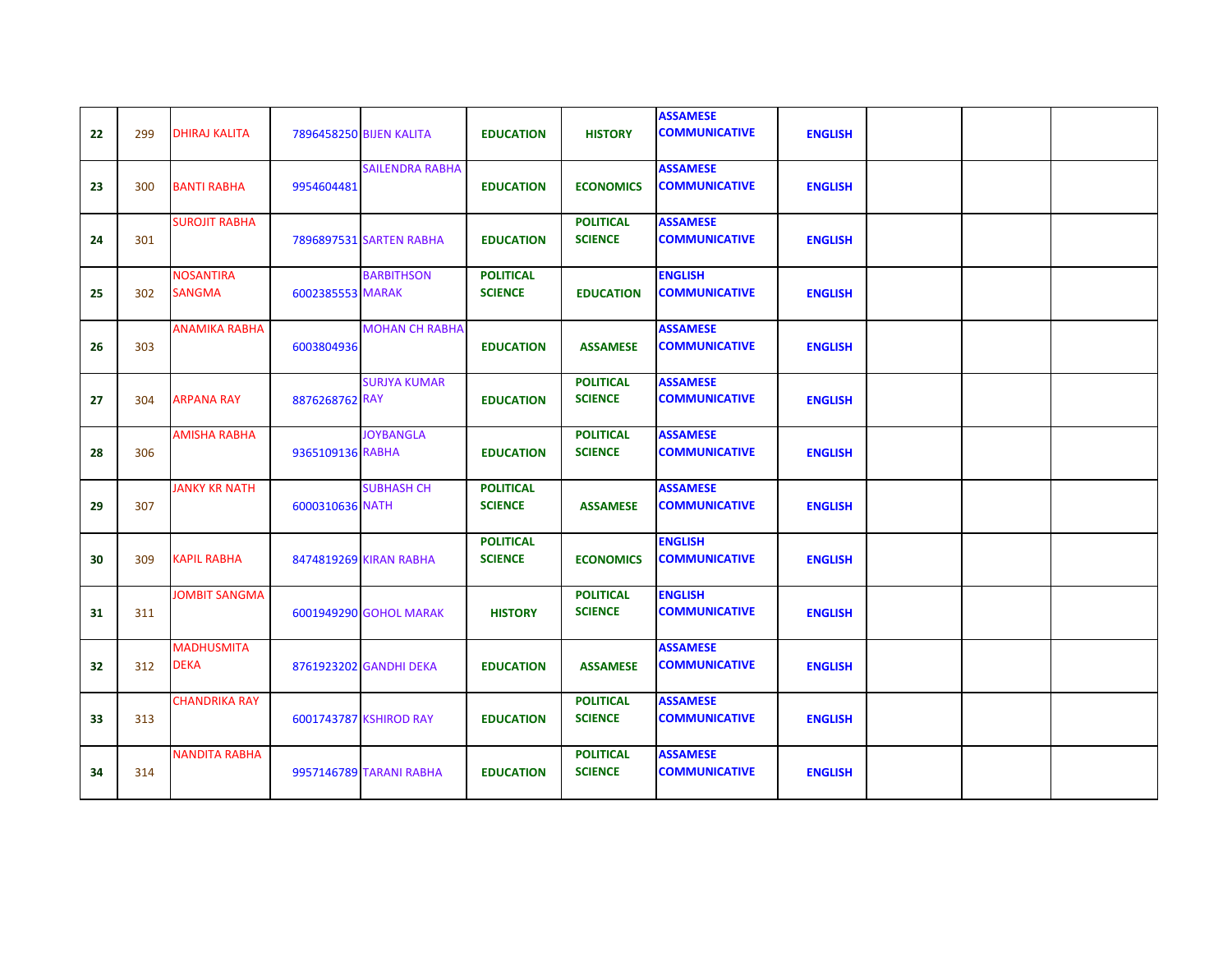| 35 | 315 | <b>SUSMITA</b><br><b>BARMAN</b>     | 7086385110        | <b>ANANDA BARMAN</b>                      | <b>POLITICAL</b><br><b>SCIENCE</b> | <b>ASSAMESE</b>                    | <b>ASSAMESE</b><br><b>COMMUNICATIVE</b> | <b>ENGLISH</b> |  |  |
|----|-----|-------------------------------------|-------------------|-------------------------------------------|------------------------------------|------------------------------------|-----------------------------------------|----------------|--|--|
| 36 | 316 | <b>ANGITA BARMAN</b>                |                   | <b>CHANDRA</b><br>6900279318 MOHAN BARMAN | <b>POLITICAL</b><br><b>SCIENCE</b> | <b>EDUCATION</b>                   | <b>ASSAMESE</b><br><b>COMMUNICATIVE</b> | <b>ENGLISH</b> |  |  |
| 37 | 317 | <b>PRIYA NEWAR</b>                  | 7635925991 NEWAR  | <b>SIV PRASAD</b>                         | <b>EDUCATION</b>                   | <b>ASSAMESE</b>                    | <b>ASSAMESE</b><br><b>COMMUNICATIVE</b> | <b>ENGLISH</b> |  |  |
| 38 | 318 | <b>TANGSIME</b><br><b>MOMIN</b>     | 7896987791 MARAK  | <b>DAILINGJUNE</b>                        | <b>EDUCATION</b>                   | <b>POLITICAL</b><br><b>SCIENCE</b> | <b>ENGLISH</b><br><b>COMMUNICATIVE</b>  | <b>ENGLISH</b> |  |  |
| 39 | 319 | <b>ARCHANA RABHA</b>                |                   | 6001401093 BIMAL RABHA                    | <b>EDUCATION</b>                   | <b>POLITICAL</b><br><b>SCIENCE</b> | <b>ASSAMESE</b><br><b>COMMUNICATIVE</b> | <b>ENGLISH</b> |  |  |
| 40 | 320 | <b>JEUTI BISWAS</b>                 |                   | 7896878649 BIMAL BISWAS                   | <b>ASSAMESE</b>                    | <b>EDUCATION</b>                   | <b>ASSAMESE</b><br><b>COMMUNICATIVE</b> | <b>ENGLISH</b> |  |  |
| 41 | 321 | <b>RAJU SUTRADHAR</b>               |                   | <b>MATESWAR</b><br>9365881648 SUTRADHAR   | <b>ASSAMESE</b>                    | <b>EDUCATION</b>                   | <b>ASSAMESE</b><br><b>COMMUNICATIVE</b> | <b>ENGLISH</b> |  |  |
| 42 | 322 | <b>LUCKYLAND D</b><br><b>SANGMA</b> | 6901533837 MOMIN  | <b>ADMIRAL D</b>                          | <b>POLITICAL</b><br><b>SCIENCE</b> | <b>ECONOMICS</b>                   | <b>ENGLISH</b><br><b>COMMUNICATIVE</b>  | <b>ENGLISH</b> |  |  |
| 43 | 323 | <b>CHRISTWILL</b><br><b>MARAK</b>   | 8822334512 SANGMA | <b>PASINGSTONE</b>                        | <b>EDUCATION</b>                   | <b>HISTORY</b>                     | <b>ENGLISH</b><br><b>COMMUNICATIVE</b>  | <b>ENGLISH</b> |  |  |
| 44 | 324 | <b>ELIZER</b>                       | 8787516803 MARAK  | <b>JIMREEVES R</b>                        | <b>EDUCATION</b>                   | <b>HISTORY</b>                     | <b>ENGLISH</b><br><b>COMMUNICATIVE</b>  | <b>ENGLISH</b> |  |  |
| 45 | 325 | <b>SAKINA K</b><br><b>SANGMA</b>    | 8134939608        | <b>WASHING MOMIN</b>                      | <b>POLITICAL</b><br><b>SCIENCE</b> | <b>EDUCATION</b>                   | <b>ENGLISH</b><br><b>COMMUNICATIVE</b>  | <b>ENGLISH</b> |  |  |
| 46 | 326 | <b>MINAKHI KALITA</b>               |                   | <b>6003280452 GRIPEN KALITA</b>           | <b>EDUCATION</b>                   | <b>POLITICAL</b><br><b>SCIENCE</b> | <b>ASSAMESE</b><br><b>COMMUNICATIVE</b> | <b>ENGLISH</b> |  |  |
| 47 | 328 | <b>MAJANI SANGMA</b>                |                   | 6003030841 DUWET MARAK                    | <b>ASSAMESE</b>                    | <b>POLITICAL</b><br><b>SCIENCE</b> | <b>ASSAMESE</b><br><b>COMMUNICATIVE</b> | <b>ENGLISH</b> |  |  |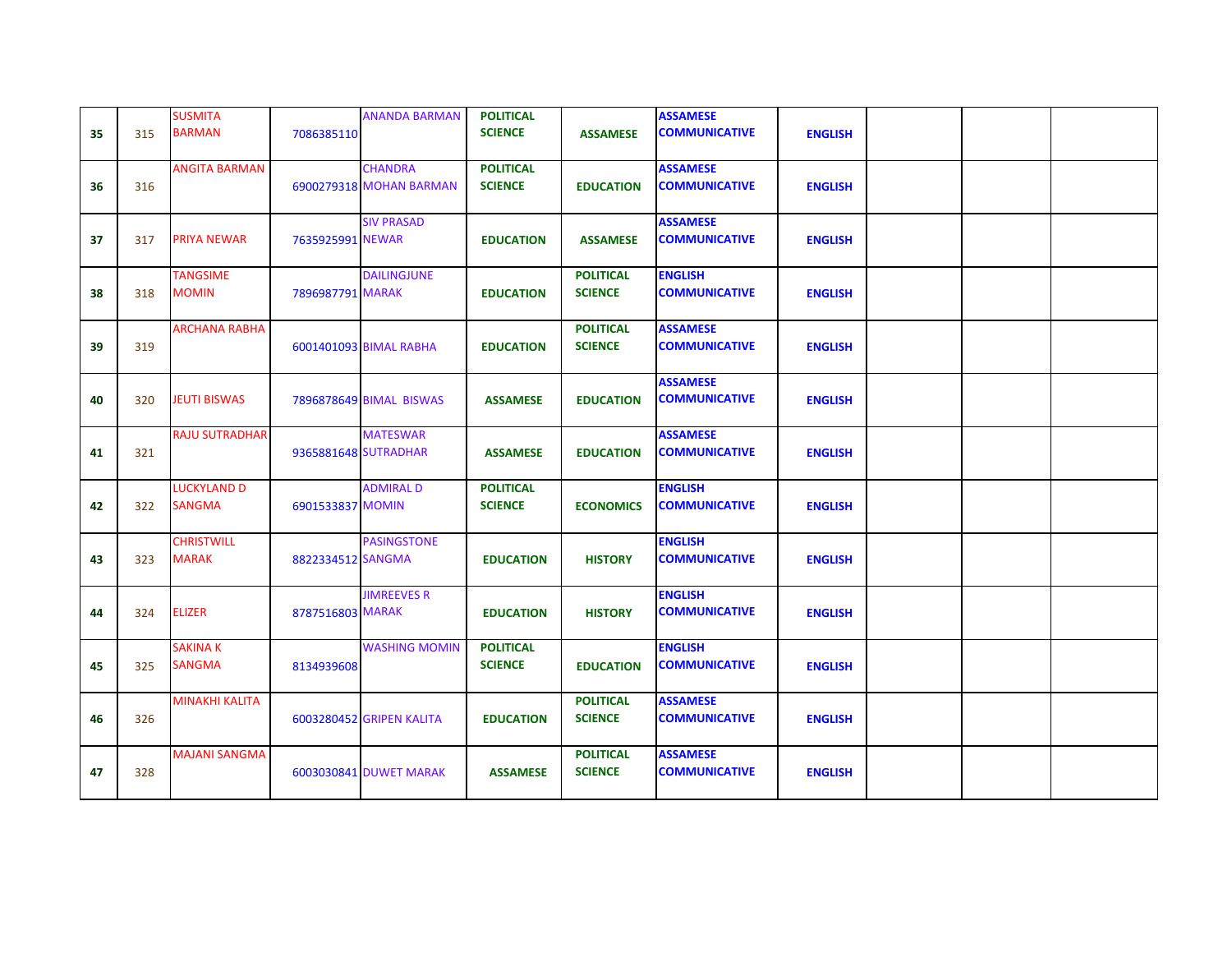| 48 | 329 | <b>MOMPIA</b><br><b>SANGMA</b>   |                   | 8133808356 STILSON MARAK | <b>POLITICAL</b><br><b>SCIENCE</b> | <b>EDUCATION</b>                   | <b>ENGLISH</b><br><b>COMMUNICATIVE</b>  | <b>ENGLISH</b> |  |  |
|----|-----|----------------------------------|-------------------|--------------------------|------------------------------------|------------------------------------|-----------------------------------------|----------------|--|--|
| 49 | 330 | <b>MOMPINA</b><br><b>SANGMA</b>  |                   | 6001746048 STILSON MARAK | <b>POLITICAL</b><br><b>SCIENCE</b> | <b>EDUCATION</b>                   | <b>ENGLISH</b><br><b>COMMUNICATIVE</b>  | <b>ENGLISH</b> |  |  |
| 50 | 331 | <b>BARNESWAR</b><br><b>RABHA</b> |                   | 6003871021 KUMAR RABHA   | <b>ECONOMICS</b>                   | <b>EDUCATION</b>                   | <b>ASSAMESE</b><br><b>COMMUNICATIVE</b> | <b>ENGLISH</b> |  |  |
| 51 | 332 | <b>AKHYAY BARMAN</b>             | 6003603259        | <b>NABODIP BARMAN</b>    | <b>EDUCATION</b>                   | <b>POLITICAL</b><br><b>SCIENCE</b> | <b>ASSAMESE</b><br><b>COMMUNICATIVE</b> | <b>ENGLISH</b> |  |  |
| 52 | 333 | SATYAJIT RABHA                   | 8822049719        | <b>KARTARAM RABHA</b>    | <b>POLITICAL</b><br><b>SCIENCE</b> | <b>ECONOMICS</b>                   | <b>ASSAMESE</b><br><b>COMMUNICATIVE</b> | <b>ENGLISH</b> |  |  |
| 53 | 334 | <b>SAILODEEP</b><br><b>RABHA</b> | 6002513198 RABHA  | <b>SUBAL CHANDRA</b>     | <b>ECONOMICS</b>                   | <b>EDUCATION</b>                   | <b>ASSAMESE</b><br><b>COMMUNICATIVE</b> | <b>ENGLISH</b> |  |  |
| 54 | 335 | <b>ANAMIKA</b><br><b>BARMAN</b>  |                   | 8822648117 TARUN BARMAN  | <b>EDUCATION</b>                   | <b>HISTORY</b>                     | <b>ASSAMESE</b><br><b>COMMUNICATIVE</b> | <b>ENGLISH</b> |  |  |
| 55 | 336 | <b>PRAHALAD</b><br><b>RABHA</b>  | 7356641991 RABHA  | <b>THANESWAR</b>         | <b>POLITICAL</b><br><b>SCIENCE</b> | <b>HISTORY</b>                     | <b>ASSAMESE</b><br><b>COMMUNICATIVE</b> | <b>ENGLISH</b> |  |  |
| 56 | 337 | <b>MILSENG MOMIN</b>             | 9395588010 SANGMA | <b>STRICKSON</b>         | <b>EDUCATION</b>                   | <b>POLITICAL</b><br><b>SCIENCE</b> | <b>ENGLISH</b><br><b>COMMUNICATIVE</b>  | <b>ENGLISH</b> |  |  |
| 57 | 338 | <b>FERRY K SANGMA</b>            | 9678116103 SANGMA | <b>LT JULIUS T</b>       | <b>EDUCATION</b>                   | <b>ECONOMICS</b>                   | <b>ENGLISH</b><br><b>COMMUNICATIVE</b>  | <b>ENGLISH</b> |  |  |
| 58 | 339 | <b>MANJOY RABHA</b>              |                   | 8761829327 LOLIT RABHA   | <b>ASSAMESE</b>                    | <b>EDUCATION</b>                   | <b>ASSAMESE</b><br><b>COMMUNICATIVE</b> | <b>ENGLISH</b> |  |  |
| 59 | 341 | <b>MOMI RABHA</b>                | 9864338137 RABHA  | <b>SIDDESWAR</b>         | <b>POLITICAL</b><br><b>SCIENCE</b> | <b>ASSAMESE</b>                    | <b>ASSAMESE</b><br><b>COMMUNICATIVE</b> | <b>ENGLISH</b> |  |  |
| 60 | 343 | <b>NILIMA RABHA</b>              |                   | 9365715070 KHITISH RABHA | <b>EDUCATION</b>                   | <b>HISTORY</b>                     | <b>ASSAMESE</b><br><b>COMMUNICATIVE</b> | <b>ENGLISH</b> |  |  |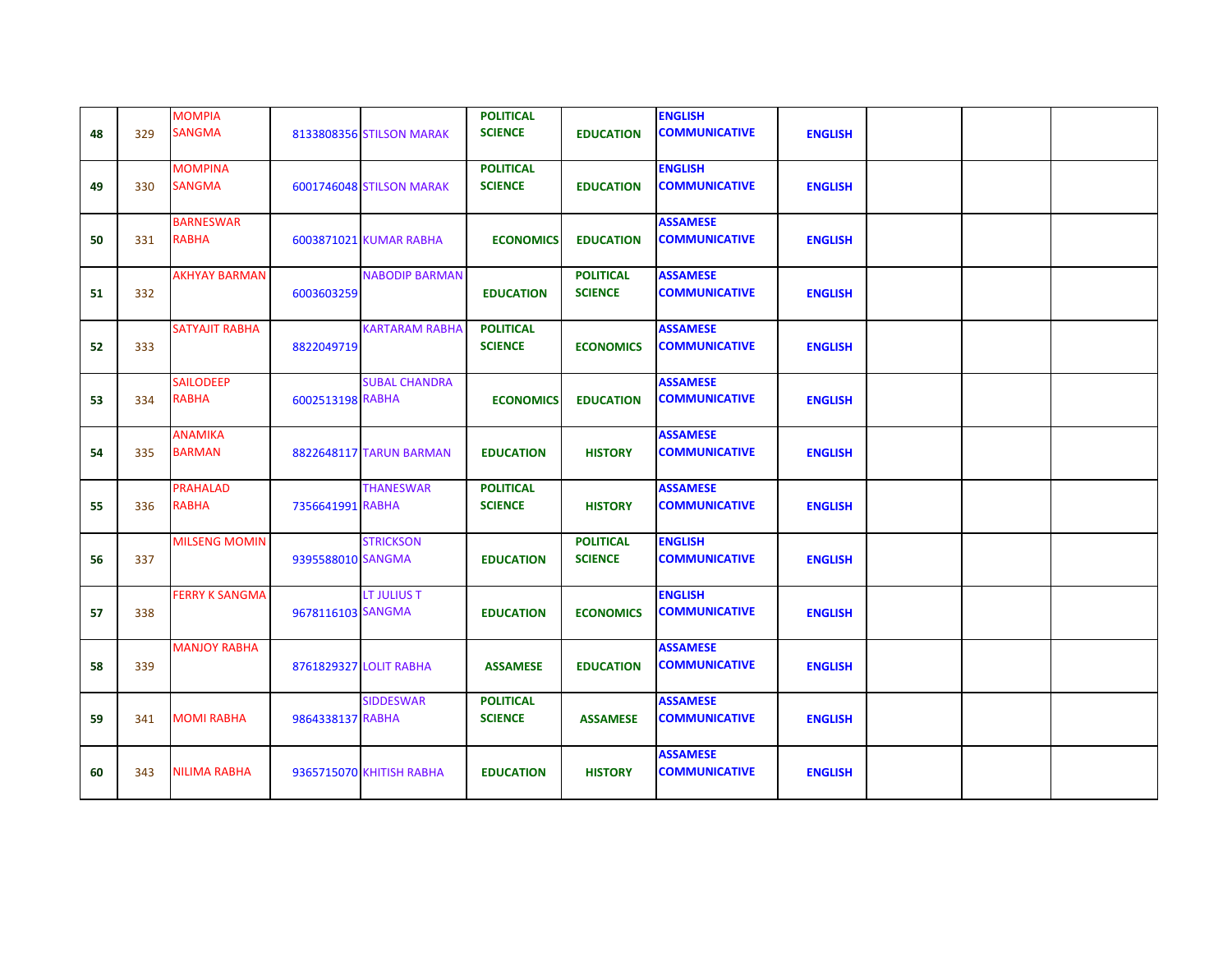| 61 | 344 | <b>MRISTHINA</b><br><b>SANGMA</b>     |                   | 7638864208 NABIT MARAK    | <b>HISTORY</b>                     | <b>EDUCATION</b> | <b>ENGLISH</b><br><b>COMMUNICATIVE</b>  | <b>ENGLISH</b> |  |  |
|----|-----|---------------------------------------|-------------------|---------------------------|------------------------------------|------------------|-----------------------------------------|----------------|--|--|
| 62 | 345 | <b>JETWILISH R</b><br><b>MARAK</b>    | 9678144581 SANGMA | <b>NENGDONG</b>           | <b>EDUCATION</b>                   | <b>HISTORY</b>   | <b>ENGLISH</b><br><b>COMMUNICATIVE</b>  | <b>ENGLISH</b> |  |  |
| 63 | 346 | <b>RIKRACHYSRA M</b><br><b>SANGMA</b> |                   | 7002628767 JIPSON MARAK   | <b>HISTORY</b>                     | <b>EDUCATION</b> | <b>ENGLISH</b><br><b>COMMUNICATIVE</b>  | <b>ENGLISH</b> |  |  |
| 64 | 347 | <b>URPOREKHA</b><br><b>RABHA</b>      |                   | 8473910998 JATINDRA RABHA | <b>EDUCATION</b>                   | <b>ASSAMESE</b>  | <b>ASSAMESE</b><br><b>COMMUNICATIVE</b> | <b>ENGLISH</b> |  |  |
| 65 | 348 | <b>SIXPELINA</b><br><b>MOMIN</b>      | 8099328414        | <b>RAJENDRA MARAK</b>     | <b>EDUCATION</b>                   | <b>HISTORY</b>   | <b>ENGLISH</b><br><b>COMMUNICATIVE</b>  | <b>ENGLISH</b> |  |  |
| 66 | 349 | <b>SILANCHI</b><br><b>SANGMA</b>      |                   | 8473977069 NEBISON MARAK  | <b>EDUCATION</b>                   | <b>HISTORY</b>   | <b>ENGLISH</b><br><b>COMMUNICATIVE</b>  | <b>ENGLISH</b> |  |  |
| 67 | 350 | <b>BINAY RABHA</b>                    | 6001181456        | <b>PUTU RAM RABHA</b>     | <b>POLITICAL</b><br><b>SCIENCE</b> | <b>EDUCATION</b> | <b>ASSAMESE</b><br><b>COMMUNICATIVE</b> | <b>ENGLISH</b> |  |  |
| 68 | 351 | <b>BHAIRABI RABHA</b>                 |                   | 8822644920 PRABHAT RABHA  | <b>ASSAMESE</b>                    | <b>EDUCATION</b> | <b>ASSAMESE</b><br><b>COMMUNICATIVE</b> | <b>ENGLISH</b> |  |  |
| 69 | 352 | <b>RIKME SANGMA</b>                   | 6001609606 MARAK  | <b>MINITCHAN</b>          | <b>POLITICAL</b><br><b>SCIENCE</b> | <b>HISTORY</b>   | <b>ENGLISH</b><br><b>COMMUNICATIVE</b>  | <b>ENGLISH</b> |  |  |
| 70 | 353 | <b>GONDI RIMSU</b>                    |                   | 7005407801 EBLIN MOMIN    | <b>EDUCATION</b>                   | <b>HISTORY</b>   | <b>ENGLISH</b><br><b>COMMUNICATIVE</b>  | <b>ENGLISH</b> |  |  |
| 71 | 354 | <b>RANGSILAKCHI</b><br><b>SANGMA</b>  | 9101087582 SANGMA | <b>WINTHER</b>            | <b>POLITICAL</b><br><b>SCIENCE</b> | <b>HISTORY</b>   | <b>ENGLISH</b><br><b>COMMUNICATIVE</b>  | <b>ENGLISH</b> |  |  |
| 72 | 355 | <b>LAKSHAN RABHA</b>                  | 6000373026        | <b>PUTU RAM RABHA</b>     | <b>POLITICAL</b><br><b>SCIENCE</b> | <b>HISTORY</b>   | <b>ASSAMESE</b><br><b>COMMUNICATIVE</b> | <b>ENGLISH</b> |  |  |
| 73 | 356 | <b>LINA BALA RABHA</b>                | 8978689101        | <b>DONA RAM RABHA</b>     | <b>EDUCATION</b>                   | <b>HISTORY</b>   | <b>ASSAMESE</b><br><b>COMMUNICATIVE</b> | <b>ENGLISH</b> |  |  |